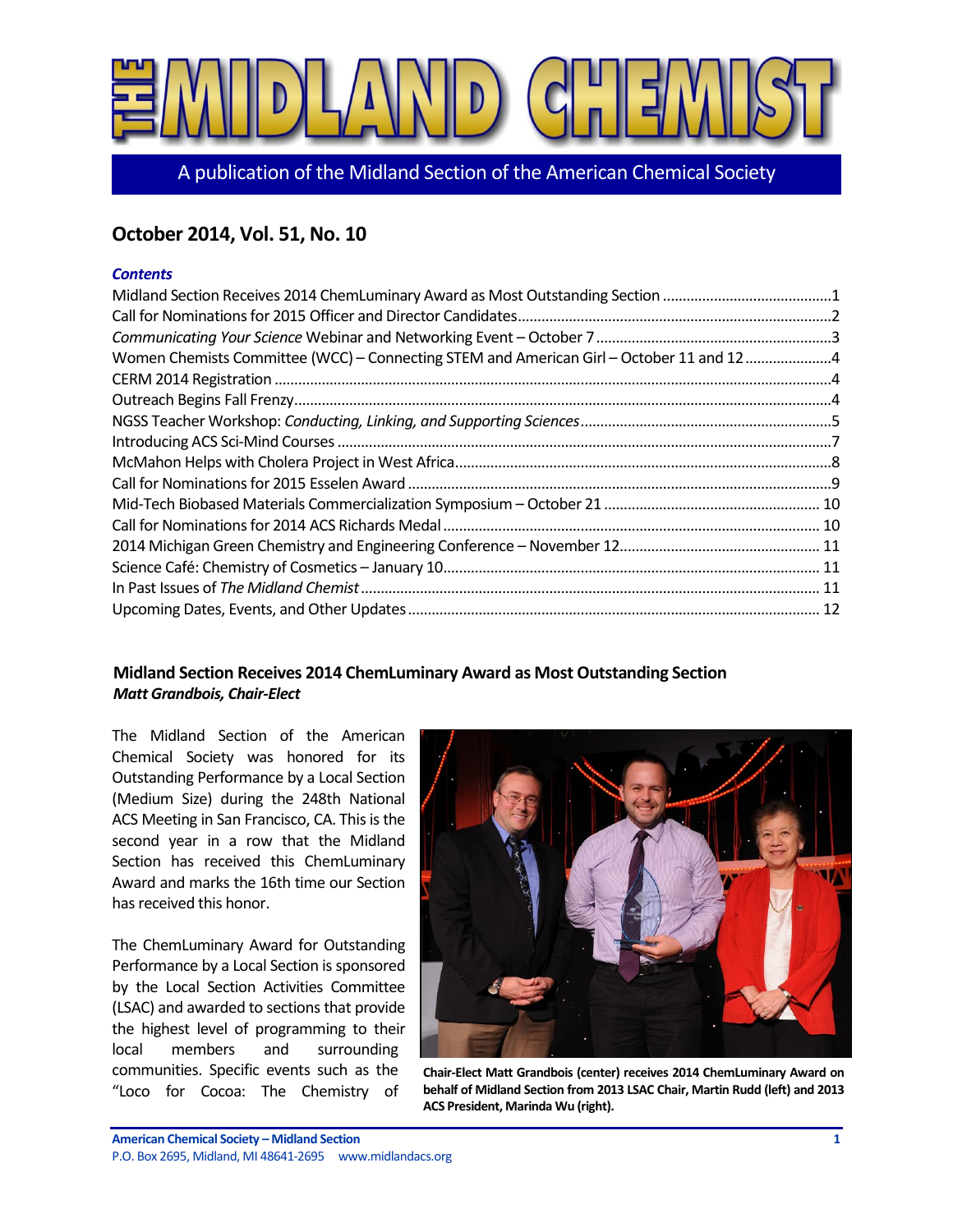Chocolate" outreach series, hosting the 44th Central Regional Meeting, and a successful partnership with our Sci-Fest event were mentioned during the awards ceremony held at The Palace Hotel on Tuesday, August 12, 2014. Several members of the local leadership were present during the awards ceremony and 2014 Chair-Elect Matt Grandbois accepted the award on behalf of the Section.

The Midland Section was also a finalist for several other ChemLuminary Awards. The Mid-Michigan Technician Group held an event entitled "Science for the Season" for Gladwin Shelterhouse that was a finalist in the category for Best Event or Activity Organized by, or Benefiting, the Applied Chemical Technology Professional Community. The annual Sci-Fest event, which was held in conjunction with the Great Lakes Bay Science and Engineering Festival that brought STEM activities to over 5000 participants, was a finalist in the category for Outstanding On-Going National Chemistry Week Event. The 44th Central Regional Meeting held on the campus of Central Michigan University in Mt. Pleasant, MI was a finalist in the category for Outstanding Regional Meeting.

This year's ChemLuminary Award is a direct result of having outstanding volunteers that provide engaging programming for their fellow members and passionately crusade to educate the local region about the power of chemistry, so thank you all for your time, talents, and energy! A special thank you is extended to 2013 Chair Wayde Konze for his leadership during this award-winning year. The 2014 year is almost to a close, yet there is always time to get involved, so please reach out to our local leadership to learn more about how you can be a part of the strong tradition of outstanding performance that is our Midland Section.

# <span id="page-1-0"></span>**Call for Nominations for 2015 Officer and Director Candidates** *Chelsea Quinn, Chair, Nominations and Elections Committee*

Here is your chance to become more involved in your local ACS section. The online ballot will soon be open and we need candidates to run for the following positions for 2015:

- Chair-elect (1-year term)
- Secretary (1-year term)
- Treasurer (1-year term)
- Chair, Nominations and Elections Committee (1-year term)
- Councilor (3-year term)
- Alternate Councilor (3-year term)
- Directors (3 open positions, 3-year terms)

If you are interested in running for any of these positions, or if you know of someone who might be interested, please contact Chelsea Quinn at [chelsea.quinn@dowcorning.com](mailto:chelsea.quinn@dowcorning.com) or 989-496-1694. If you have any questions regarding the responsibilities of any of the positions, please contact the current officers or Chelsea Quinn, or you are welcome to visit the Midland Section ACS website at [www.midlandacs.org.](http://www.midlandacs.org/) Our local section handbook also provides further details at **ACSMidlandSectionHandbook**.

If you are not keen on running for a board position, there are still many other great areas and committees for you to serve. Open committee positions are listed below.

| Membership               | <b>Technical Society Interface</b> | <b>Fall Scientific Meeting</b> | Publicity           |
|--------------------------|------------------------------------|--------------------------------|---------------------|
| Midland Chemist (Editor) | Chemistry Olympiad                 | Corporate Agent                | Long Range Planning |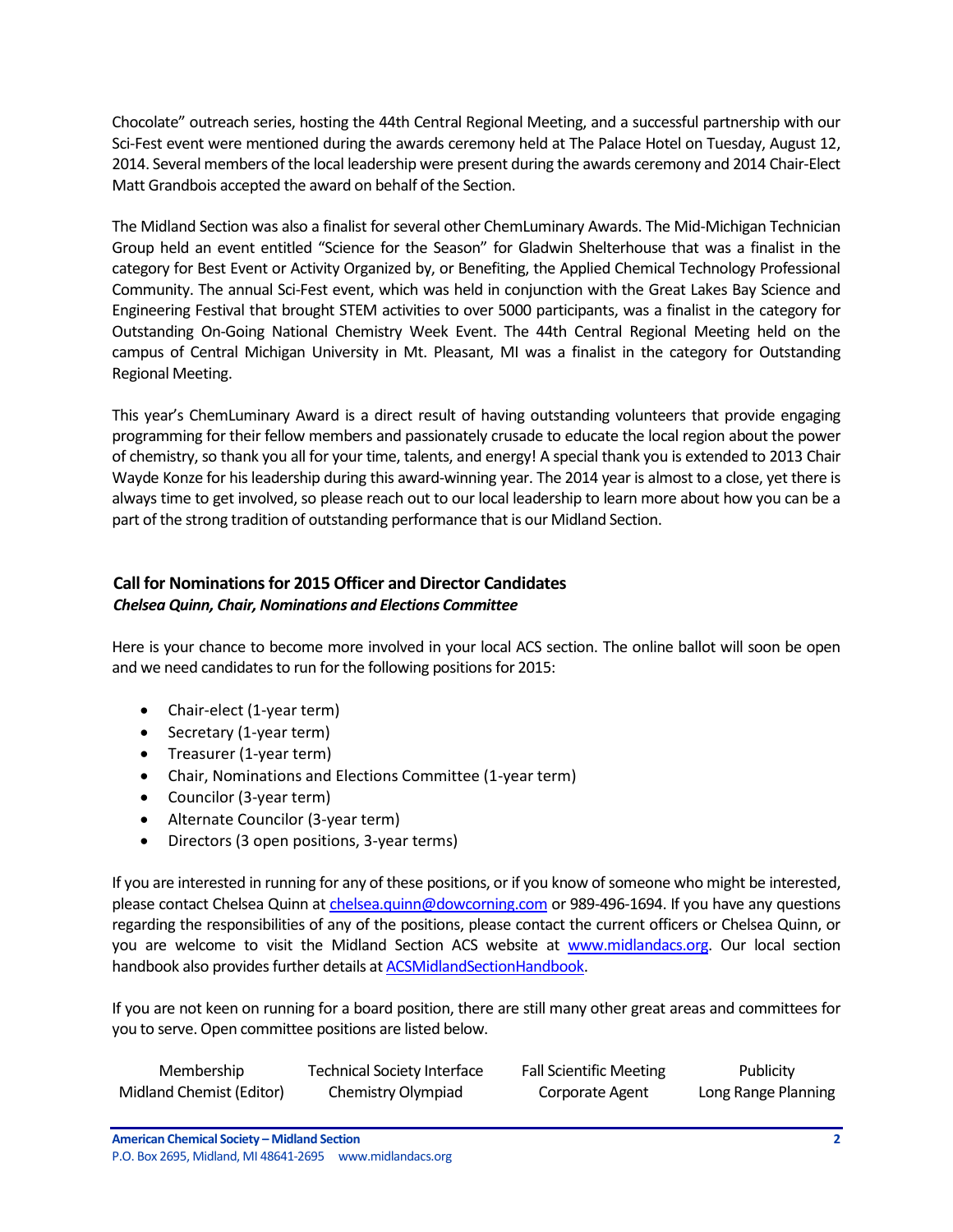There are a variety of compelling reasons to take advantage of the chance to become involved as an officer, director, or committee leader of the Midland Section ACS: networking beyond your work-place, an opportunity to provide vision and voice to your local scientific community, and a chance to hone your interpersonal and leadership skills. Please consider getting involved with the Midland Section ACS.

# <span id="page-2-0"></span>*Communicating Your Science* **Webinar and Networking Event – October 7** *Wendy Flory, Women Chemists Committee*

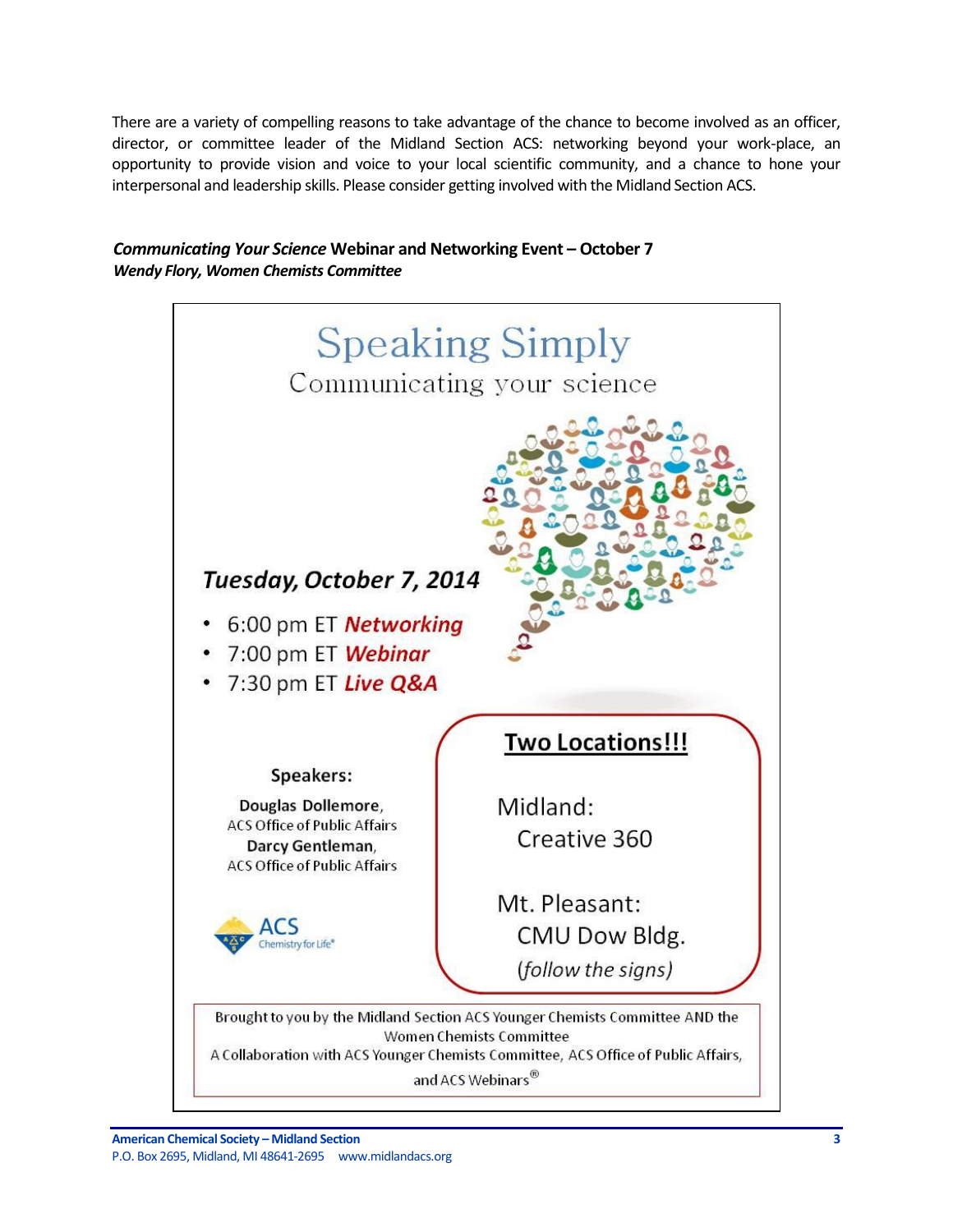# <span id="page-3-0"></span>**Women Chemists Committee (WCC) – Connecting STEM and American Girl – October 11 and 12** *Jaime Curtis-Fisk, Chair, Midland WCC*

Midland WCC is proud to announce that we will be partnering with the Alpha Kappa Alpha Sorority and the Midland Center for the Arts to integrate a STEM experience into the upcoming American Girl Fashion Show®. Three sessions of the event will take place on October 11 and 12 at the Midland Center for the Arts and are expected to draw in an attendance of 1,500 to 2,000. Girls participate in the event as models for American Girl character outfits and through this activity they learn the historical connection to each of the dolls and, more importantly, gain confidence and selfesteem from participating.



WCC has the unique opportunity of bridging fashion and science by working with the girls on hands-on activities while they are not on stage and reaching their entire families with activities in the lobby before and after the show. Our intent is to develop a program of activities related to the chemistry of art or fashion so that the girls and their families will experience that science is around them everywhere, even at a fashion show. We need plenty of volunteers to help generate ideas, plan the activities, prepare the demonstrations, and facilitate the program at the shows. If you would like more information on the fashion show, please visit [http://www.mcfta.org/event/american-girl/.](http://www.mcfta.org/event/american-girl/) For questions on WCC involvement or volunteer options, please contact Jaime Curtis-Fisk at *jlcurtisfisk@dow.com.* 

# <span id="page-3-1"></span>**CERM 2014 Registration**

#### *Heather Juzwa, General Co-Chair, CERM 2014*

The registration form for the CERM 2014 meeting (October 29-November 1, Pittsburgh, PA) is now available online at [CERM 2014 Registration Form.](http://www.pittsburghacs.org/national/wp-content/uploads/2012/10/CERM-Final-Registration-Form-with-Rum-3-17-141.pdf) General information about anything you may wish to know about CERM 2014 can be found at [www.acscerm2014.org.](http://www.acscerm2014.org/) Thank you for your consideration, and we look forward to seeing you at CERM 2014!

Any questions or concerns should be addressed to Heather Juzwa, General Co-Chair, CERM 2014, via e-mail to [hljuzwa@shimadzu.com](mailto:hljuzwa@shimadzu.com) or to her cell phone at 617-293-8279.

# <span id="page-3-2"></span>**Outreach Begins Fall Frenzy**

#### *Gina Malczewski, Secretary / Outreach Group Leader*

Although we kept busy over the summer, the return to school always means more activity for ACS Outreach. We have many in-school and extracurricular programs scheduled, so please check the information below and spread the word—we'd love to have you attend those you can!

The September 30 "Loco for Cocoa" was probably the last opportunity to see this program. It has been done at MCFTA, Bay City Central High School, Saginaw Career Complex, and Mt. Pleasant Sacred Heart Academy, and we are starting a new series on October 20 on Culinary Foams. The "Loco" presentation was given special mention in the feedback we received from National regarding our outstanding outreach programs.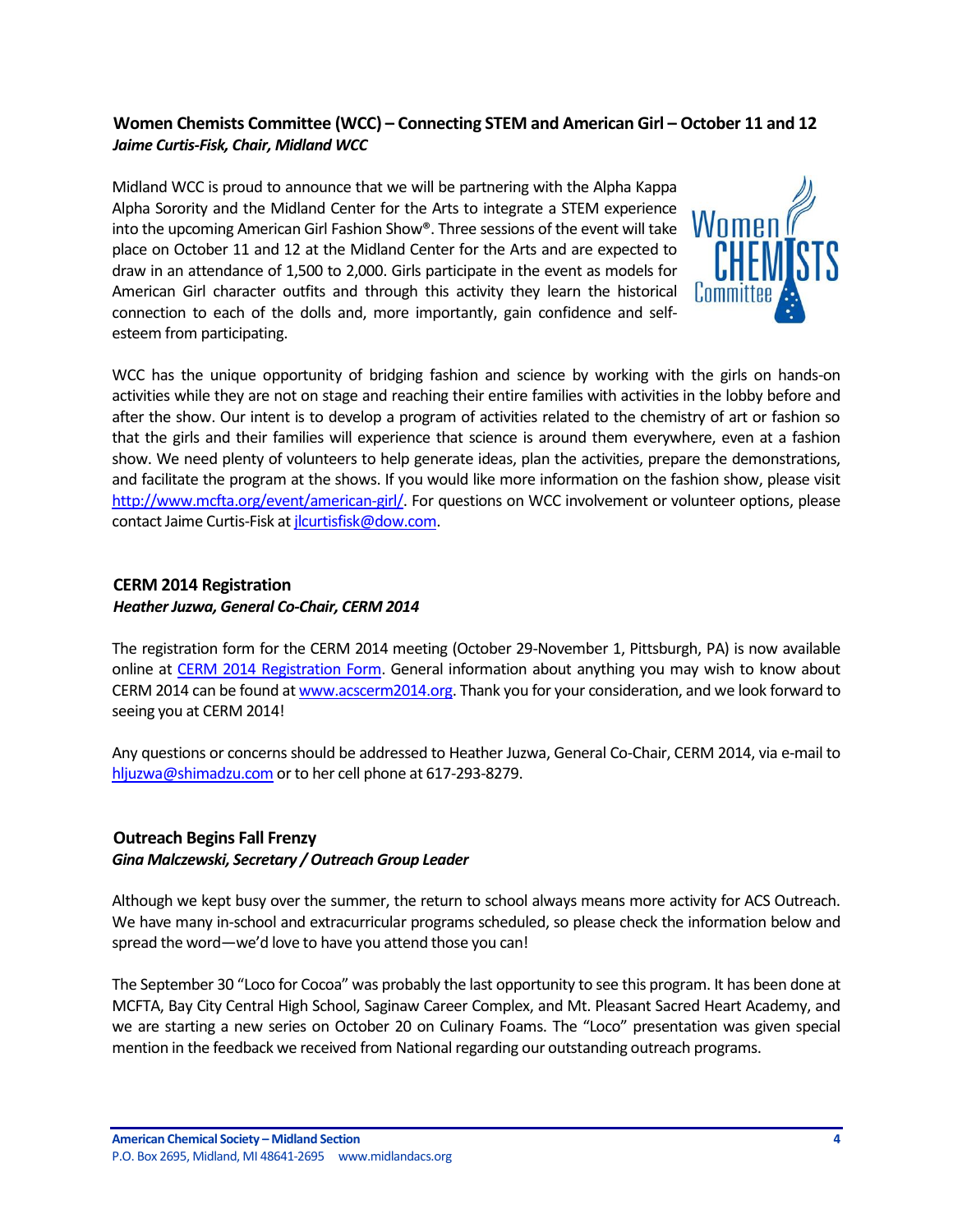In addition to these events, our science coaching season is starting. This is a program through National, that supports a teacher financially who pairs with a scientist consultant. We also have other programs scheduled in area classrooms.

| When                          | <b>Where</b>                 | <b>What</b>                                                 |
|-------------------------------|------------------------------|-------------------------------------------------------------|
| Oct. 1, 8, 15, 22, 29; Nov. 5 | Creative 360, Midland        | Scientific Wonder and Artful Genius                         |
|                               | $5:30 - 7$ PM                | (SWAAG) program with Delta                                  |
|                               |                              | Possible Dream 6 <sup>th</sup> and 7 <sup>th</sup> graders; |
|                               |                              | science themes paired with                                  |
|                               |                              | different art projects each week                            |
| Oct. 2, 9, 16                 | Creative 360, Midland        | SWAAG for seniors-FREE                                      |
|                               | 12:30 - 2 PM                 |                                                             |
| Oct. 20                       | Saginaw Career Complex       | "The Gas in Gastronomy-Culinary                             |
|                               | 6:30 PM                      | Foams" with Chef Aaron Gaertner;                            |
|                               |                              | FREE-cooking demos and samples                              |
| Nov. 1                        | Bay City Western High School | Teacher workshop, open to K-12;                             |
|                               | 8 AM - 5 PM                  | FREE with many programs and                                 |
|                               |                              | give-aways, including free SCECHs                           |

To volunteer or ask questions about any event, please contact Gina Malczewski at 989-631-4038 or [reginamalczewski@gmail.com.](mailto:reginamalczewski@gmail.com)

# <span id="page-4-0"></span>**NGSS Teacher Workshop:** *Conducting, Linking, and Supporting Sciences Gina Malczewski, Secretary / Outreach Group Leader*

# **Saturday, November 1, 2014 8:00 AM - 5:00 PM Bay City Western High School**

This FREE conference, sponsored in part by an IPG grant from National ACS, will help K-12 teachers dig deeper into the Next Generation Science Standards (NGSS) using units developed by the Midland Section of the American Chemical Society. We are fortunate to have been joined in this effort by other collaborators: Bay City Schools, SVSU Math and Science Center, and Michigan Science Teachers Association.

We are looking forward to hosting as many as 120 teachers for a day of learning that will be translatable to their classroom, helpful for professional advancement, and useful as Michigan moves towards acceptance of the Next Generation Science Standards. Several four-hour hands-on workshops will be offered for teachers, as well as an option for a series of four, one-hour trainings on a wheel. Materials and ideas will be presented for participants to take back and implement in their classrooms immediately. A FREE lunch and several giveaways will be offered as well.

# **Course Offerings by ACS**

# **Sci Tech - Next Generation Workshop: Part 1**

This program covers six units, each with many activities that meet NGSS standards. Each activity is described with step-by-step procedures and explanations; ideas for enrichments and modifications are also provided.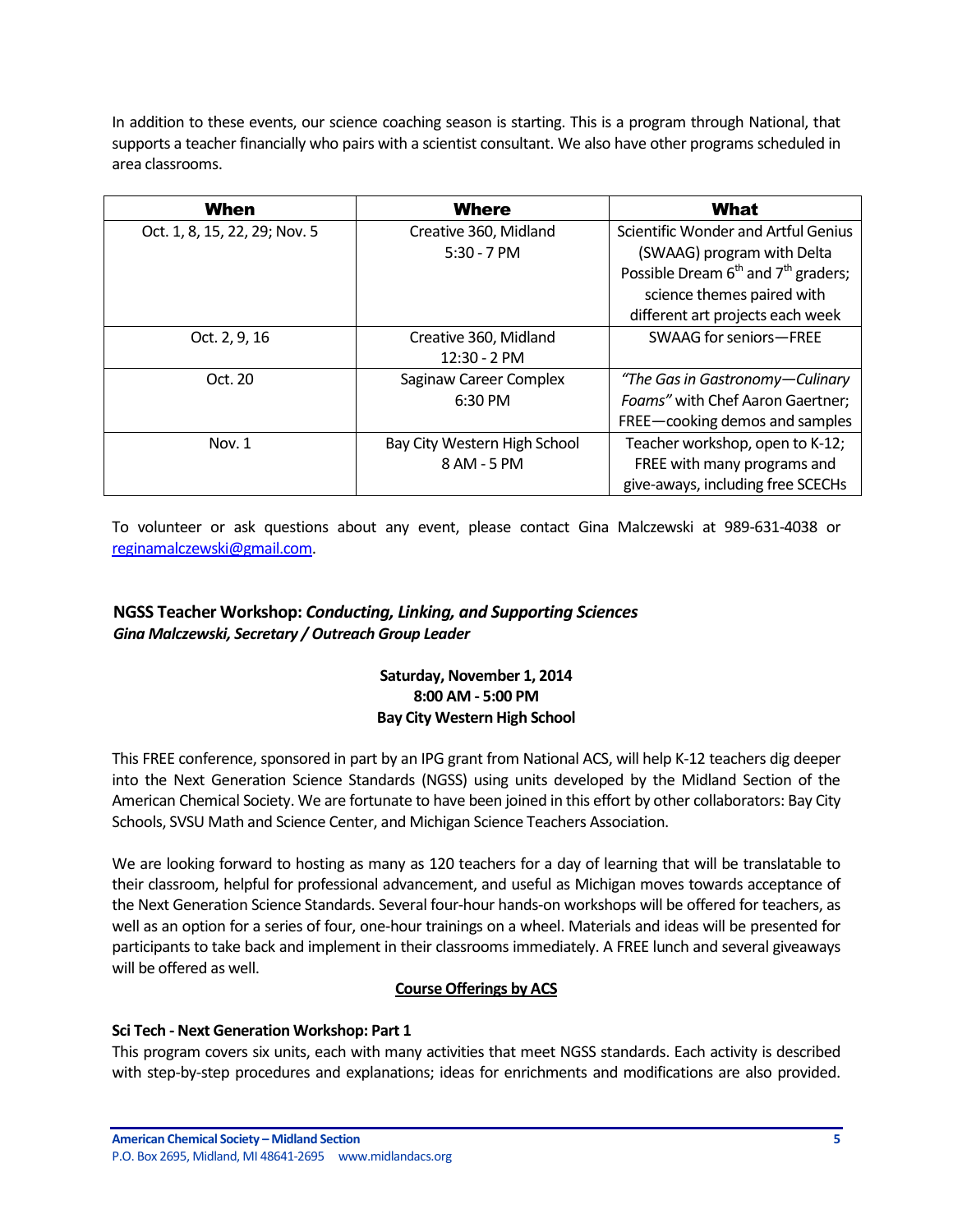Worksheets are supplied, along with references and supply sources. Topics covered are: observations and measurement, density, water, weather and climate, energy and the interface of science and technology.

#### **Sci Tech - Next Generation Workshop: Part 2**

This program covers five units, each with many activities that meet NGSS standards. Each activity is described with step-by-step procedures and explanations; ideas for enrichments and modifications are also provided. Worksheets are supplied, along with references and supply sources. Topics covered are: reactions, microbiology, polymers, waves, as well as art and the forces of nature.

#### **Bringing Science to Life in the Classroom**

This program offers 16 units of basic chemistry hands-on activities, covering subjects such as states of matter, acids and bases, nutritional chemistry, chemical reactions and chromatography. The workbook (provided) includes complete descriptions of activities, any applicable chemical equations, references, and worksheets with keys.

#### **Additional Sessions Available**

#### *K-5 Wheel (One-Hour Sessions)*

**Engineering is Elementary**—Engineering is Elementary (EiE) is a set of hands-on, engaging, project-based engineering activities that integrate literacy with Science Instruction. In this session, we will dig deeper into the units (which are available for checkout through the SVSU Math/Science Center). The unit "Attraction is Obvious" will be the focus of this session.

**Bay Sail**—BaySail is a non-profit environmental education organization operating two tall ship schooners with the mission of promoting environmental stewardship on the Great Lakes through shipboard education programs. BaySail's half-day Science Under Sail environmental education programs onboard the Appledore IV help youth explore the freshwater ecology of the Saginaw Bay Watershed and Lake Erie. Come see why many teachers use this phenomenal field trip experience each and every year.

**Chemistry Across Your Classroom**—This workshop will provide teachers with a hands-on experiment based on crosscutting concepts to help integrate the Next Generation Science Standards into the classroom.

**Family Engineering**—Family Engineering is an information engineering education program that actively engages children and their families in fun, hands-on engineering activities. A family engineering kit will be shared with participants, as well as time to learn about and explore different engineering activities that will be fun for all!

**Technology in the Science Classroom**—Teachers do not have to be experts in a particular technology before they use it in their classroom. However, the technology must support the identified learning outcomes. We will explore some creative ways to integrate technology to motivate students and reach educational goals in the science classroom.

**Consumers – EmPOWERed Kids app**—EmPOWERed Kids is an application developed by Consumers Energy, engaging students to learn how energy is generated and travels to their home. The EmPOWERed Kids app is free and guides elementary school students through ideas that touch on their everyday lives, and it includes games and exercises to keep them connected. This session will model the app and highlight resources available to teachers.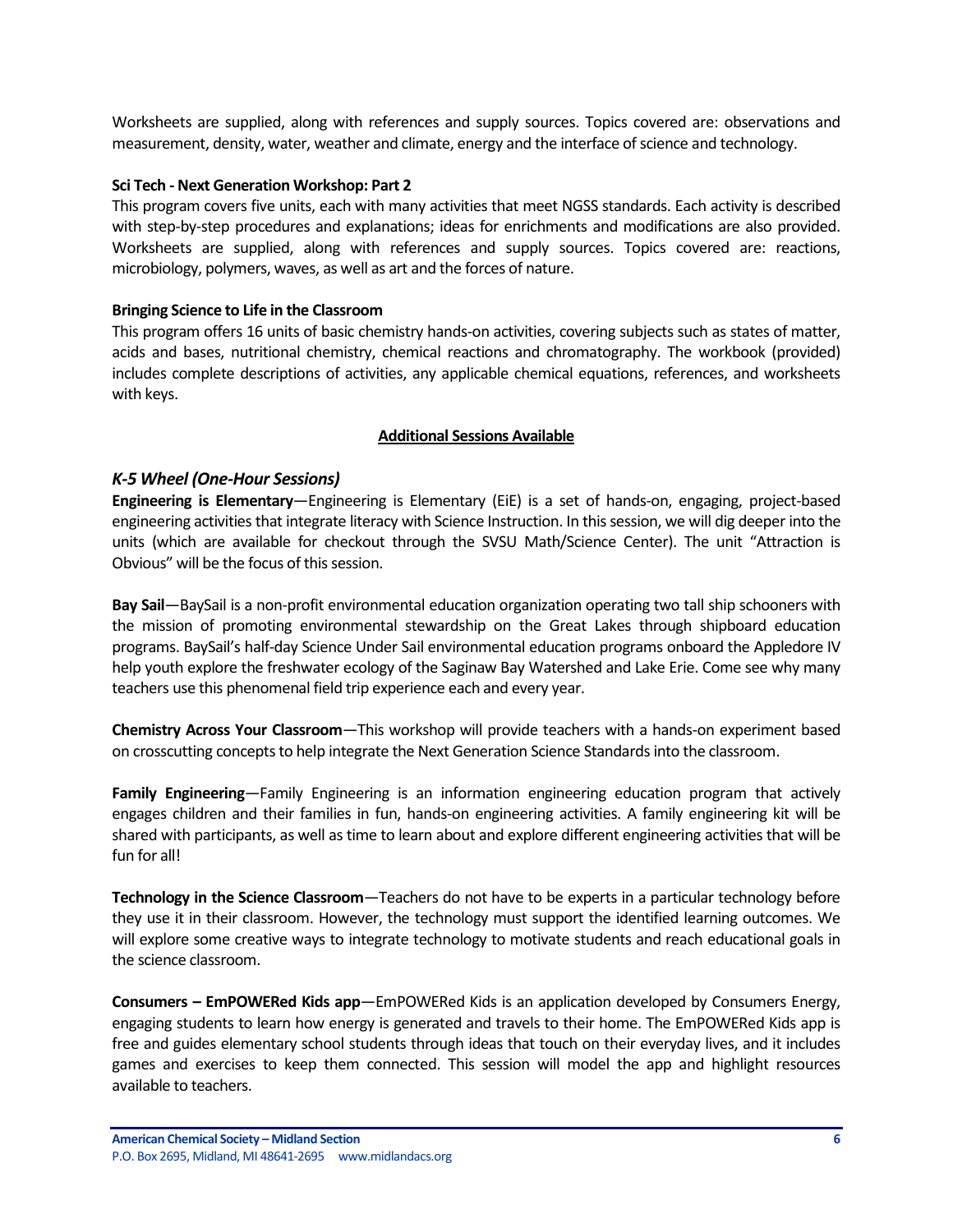**Hartley Outdoor Education Center**—The Hartley Outdoor Education Center was built to help students "climb to the top" in education through outdoor, hands-on learning programs. Through the years, we've accumulated a vast variety of services to offer Saginaw, Michigan school districts including camps, tours, traveling naturalists (special programs brought to you), farms, mini-trips (quick & unique field trips) and even virtual field trips. This session will highlight why many teachers use this phenomenal experience each and every year.

### *6-12 Wheel (One-Hour Sessions)*

**21st Century Science Teaching (parts 1 & 2)**—Science teaching has changed in dramatic ways during the 21st Century. This session will examine ways to foster the use of technology, cooperative grouping, science demonstrations, and inquiry in your secondary science classroom. Participants will actively participate in various activities and then discuss the merit of each.

**Science Notebooks**—This session is our journey in helping our students to become more organized in our science class. We will explore our ideas with you of how to incorporate these notebooks in your class or subject. Topics to be covered will be: set up, storage and materials, ownership, inserts, notes & reflection pieces, and use.

**Technology in the Science Classroom**— See K-5 Wheel description.

**Chemistry Across Your Classroom**—See K-5 Wheel description.

**Project-Based Learning**—In project-based classrooms, learning begins with an entry document that introduces the end product students are expected to produce, and asks the driving question(s) that the project should answer. As students work and collaborate in groups, they generate more Need-to-Knows, which are added to the list. In this way, students and teachers share control of the course content until the project is complete.

Follow the Google Form link to register: http://bit.ly/YFPISs. Participants MUST pre-register. Registration deadline is 10/24, or when sessions are full (30 participant limit per session). SCECHs available upon approval at NO cost to participant.

For more information, please contact Gina Malczewski: [reginamalczewski@gmail.com.](mailto:reginamalczewski@gmail.com)

### <span id="page-6-0"></span>**Introducing ACS Sci-Mind Courses** *Masha Petrova, MVP Consulting Solutions*

The American Chemical Society has initiated a new series of interactive web-based courses called Sci-Mind. They are intended to train chemical professionals in areas of special interest. Current offerings include Separation Science and Chemical Analysis, Toxicology for the Scientist, and Biopolymers. These are customtailored sessions, designed to fit the learning needs of the students. They include instructional videos, articles, case studies and interactive live sessions with the ability to reach out to subject matter experts.

Sci-Mind is not about merely sitting through lectures from one teacher about a given subject, but rather to facilitate customized learning from a network of subject matter experts, interactive content, and practical tools to advance one's knowledge. One of the subject matter experts for the upcoming Biopolymers course is a member of the Midland Section ACS, Patrick Smith of the Michigan Molecular Institute.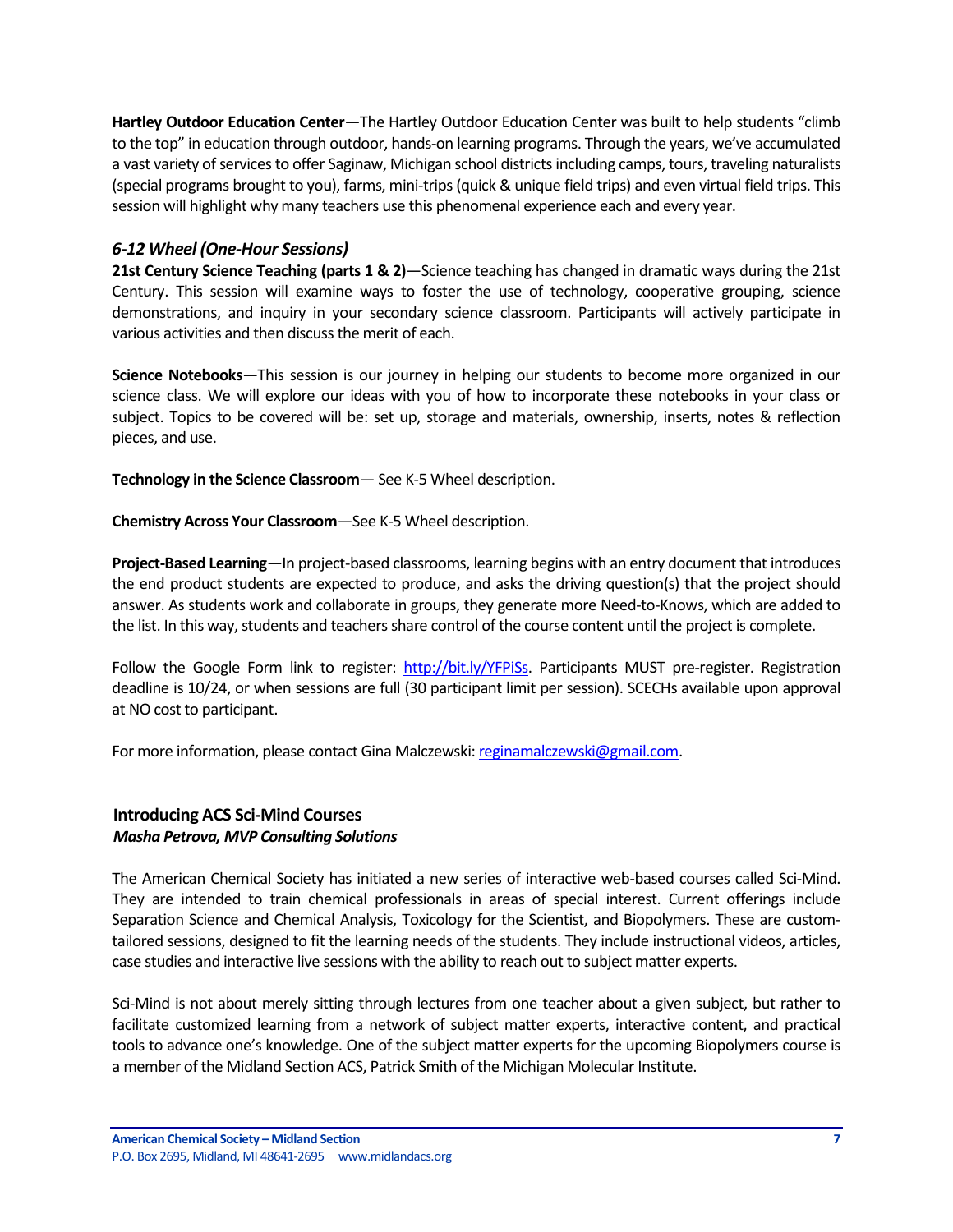Please take a look at the promotional information from the ACS [\(http://proed.acs.org/sci-mind-features/\)](http://proed.acs.org/sci-mind-features/) to see whether these courses are for you. By the way, the next cohort of the Biopolymers course is coming up fast, starting on October 13. Please see<http://proed.acs.org/products-services/sci-mind/biopolymers/> if you are interested in signing up for the Biopolymers course.

# <span id="page-7-0"></span>**McMahon Helps with Cholera Project in West Africa**

*Niky House, Midland Daily News*

*Midland Chemist* Editor's note: This article is being reprinted from the Tuesday, August 19, 2014 edition of the *Midland Daily News*, page A3.



Joan McMahon, lab manager for Raven Analytical, part of a Midland company known as QuadSil, stepped back onto American soil July 16 after having spent almost a month in West Africa.

"We are all proud of her; not everybody does what she does  $-$  goes where she goes," said Vickie Blizzard, wife of one of the owners of QuadSil, John Blizzard. "She goes where most people don't go."

McMahon's colleagues and their families said they were very thankful to have her back, as she left Sierra Leone, located northwest of Liberia, not long before the borders were closed due to the Ebola outbreak. "She made it out just in time," John Blizzard said.

While her job duties in Michigan keep her busy managing two water laboratories and three staff members, conducting water testing and helping with research, in Sierra Leone, McMahon, a Midland resident, was busy educating people.

Along with teaching people how to test their water, one reason McMahon had traveled to Sierra Leone was to help out with the Cholera Project. West African Medical Missions and the Network of HIV Positives, or NETHIPS, are two organizations working together through the Cholera Project to reduce and hopefully eliminate preventable deaths from cholera and diarrheal disease. The groups accomplish this by educating the people about water treatment. The hope is that those people can, in turn, educate their counterparts about the water and about sanitation practices, to help eradicate these deaths.

"They live in tin shacks and don't have access to good quality water," McMahon said. "There is poor sanitation and nowhere for waste to go." What were the existing sanitation system and other infrastructure were destroyed during the civil war, she said, leaving the people very little relief from the conditions.

Someone posted on the West African Medical Missions Facebook page on July 11, "Our new partnership with the Innovations Lab at Prince of Whales set up by MIT has proven to be a great experience for both the pupils and those teaching. It's all about promoting creative thinking for our future leaders. When water testing becomes exciting you must be doing something right! Thank you, Joan McMahon."

While McMahon's compassion for the people of Sierra Leone is clear, the people grew affection for her as well. "Ask what they called her," John Blizzard said. "They called her 'Grandma Joan.'"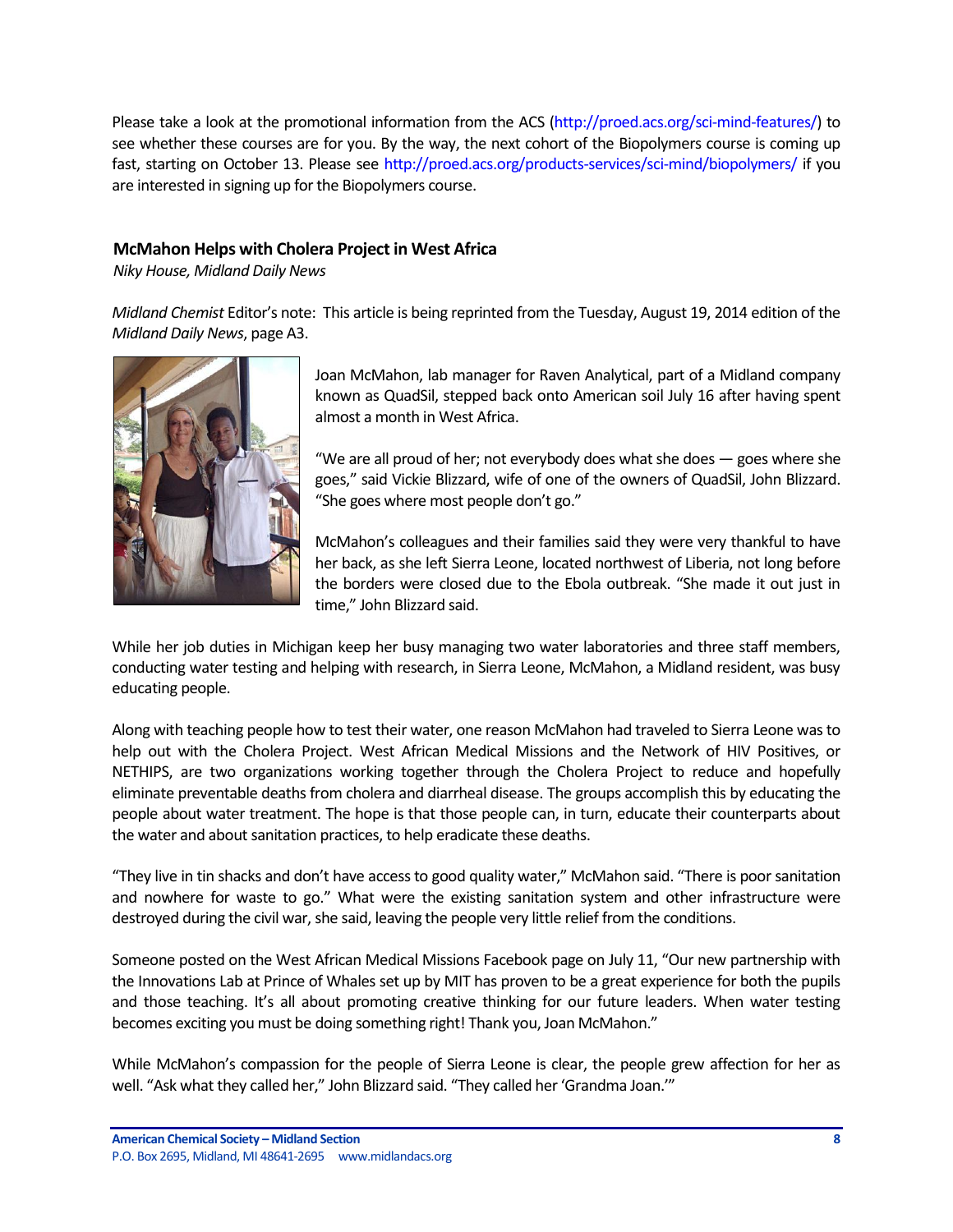Shortly after retiring from Dow Corning, McMahon came on board as lab manager for Raven Analytical, part of QuadSil. McMahon studied "Biology, and I studied nursing before I retired from Dow Corning where I worked in toxicology for the majority of my 33 years there," she said.

McMahon has also traveled to Guatemala as well as Haiti, helping at Three Angels Children's Relief shortly after one of the devastating hurricanes hit there.

Two of QuadSil's owners gave her a generous donation toward her trip to Sierra Leone, McMahon said, and the company also provided a number of water testing kits to help with the project.

"I was most impressed with the young African people, between 18 and 23 or 24, and how they wanted to share with their communities," McMahon said.

QuadSil, which has been open for more than a decade, makes it a practice to give and to help. The group has spent time in Michigan and other states teaching students about science, and helping them get over "chemophobia," John Blizzard said. They also teach kids how to test water.

The company helps with the Midland County Emergency Food Pantry Network as well, Robert McKellar, president and co-owner of QuadSil, said.

John Blizzard, vice president and co-owner, handles research and development, among other things at the company, and his son, John S. Blizzard, also an owner, serves as the acting secretary. Both John Blizzard and McKellar had retired from Dow Corning before beginning the company with two others all those years ago.

The owners were all in agreement that they wanted to continue to generate funds for all kinds of projects, such as their lab manager's trip, to give back to the community and pay it forward.

McMahon's colleagues and their families were elated to have her back, and pointed out, when a picture of her came around holding a baby, that the picture showed her true heartbeat. McMahon just smiled, happy to have contributed to helping and caring for people in areas of the world currently needing a lot of assistance and attention.

# <span id="page-8-0"></span>**Call for Nominations for 2015 Esselen Award** *Mukund Chorghade, Chair, 2015 Esselen Award Committee*

The Northeastern Section of the American Chemical Society is pleased to invite nominations of worthy candidates for the Gustavus John Esselen Award for Chemistry in the Public Interest. This award recognizes chemists for outstanding achievement in scientific and technical work that contributes to the public wellbeing. The award consists of a \$5,000 prize and a medal of recognition. The presentation will take place at an award ceremony at Harvard University, followed by a formal address by the awardee. The tentative date for this ceremony is April 10, 2015.

The Esselen Award was established in 1987 to honor the memory of Gustavus John Esselen, a distinguished member of the Northeastern Section. The first awardees were F. Sherwood Rowland and Mario J. Molina, who subsequently received a Nobel Prize. Several other recipients of the Esselen Award have also been Nobel awardees.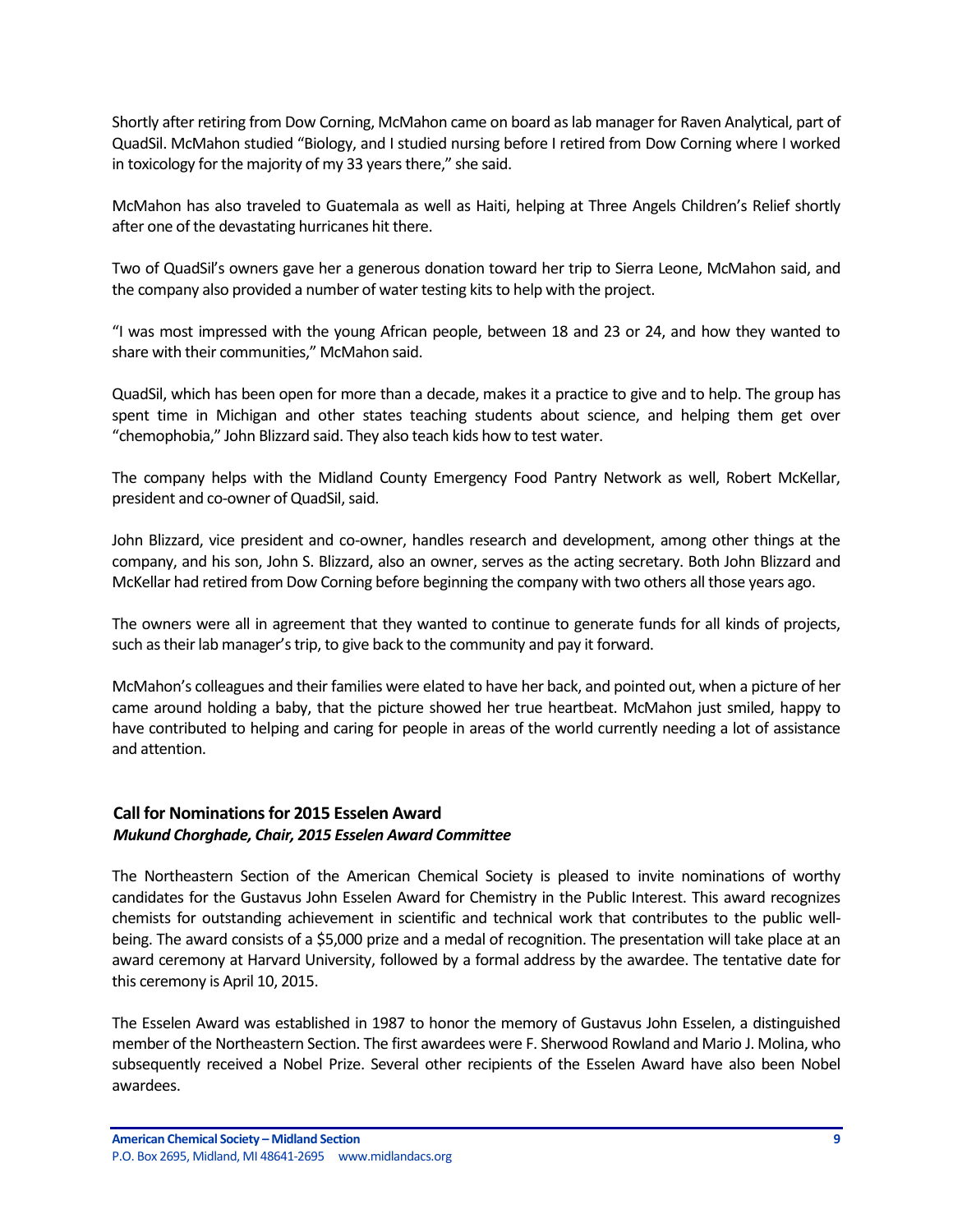Any field of chemistry or affiliation is appropriate, as long as the scientific work has been an important contribution to the public well-being, and its significant value to society has become apparent within the last five years. The deadline date for submitting 2015 Esselen Award nominations is October 15, 2014.

Further information is available at www.nesacs.org/awards esselen.html. Additional questions can also be directed to Mukund Chorghade at [chorghade@comcast.net](mailto:chorghade@comcast.net) or 508-651-7809, or to Karen Piper at [piper281@verizon.net](mailto:piper281@verizon.net) or 978-456-8622.

# <span id="page-9-0"></span>**Mid-Tech Biobased Materials Commercialization Symposium – October 21** *Midland Tomorrow and Omni Tech International, Ltd.*

**Tuesday, October 21, Great Hall Banquet & Convention Center, Valley Plaza Resort (5121 Bay City Rd., Midland); 8:30 AM–3:30 PM**

The 2014 Mid-Tech Biobased Materials Commercialization Symposium, *Understanding the Biobased Landscape from Innovation to Commercialization*, is offered as a collaborative event between Midland Tomorrow and Omni Tech International, Ltd. This symposium will bring together bio-based Michigan companies and/or Michigan companies considering a strategy to "go green" for a day of symposia presentations and networking.

The conference cost is \$25 per person and includes lunch. You can register by phone (989-839-0340), or by email [\(info@midlandtomorrow.org\)](mailto:info@midlandtomorrow.org), or through either of the websites of Midland Tomorrow [\(www.midlandtomorrow.org\)](http://www.midlandtomorrow.org/) or Omni Tech International [\(www.omnitechintl.com\)](http://www.omnitechintl.com/).

For complete program details, please se[e Mid-Tech Biobased Materials Program.](http://www.midlandtomorrow.org/media/docs/Agenda%20for%20Web%20Sites.pdf)

# <span id="page-9-1"></span>**Call for Nominations for 2014 ACS Richards Medal** *Sheila Hauck, Co-Chair of the 2014 Richards Medal Committee*

I am writing to all of the ACS local sections on behalf of the ACS Richards Medal Committee to solicit nominations for the 2014 Theodore William Richards Medal Award for conspicuous achievement in any area of chemistry. The medal honors the U.S.'s first chemistry Nobel Laureate and is awarded every two years. The 42nd medal was presented to Professor Tobin J. Marks of Northwestern University in 2012.

Nomination packages consisting of a brief curriculum vitae for the nominee, and a clear and concise nomination letter outlining the "conspicuous achievements in chemistry" on which the nomination is based, should be submitted electronically as a single PDF file to the co-chairs of the 2014 ACS Richards Medal Committee, Rosina Georgiadis [\(rgeorgia@bu.edu\)](mailto:rgeorgia@bu.edu) and Sheila Hauck [\(sheila.hauck@gmail.com\)](mailto:sheila.hauck@gmail.com).

Nominations must be received by October 31, 2014. The 2014 Richards Medal will be awarded on Thursday, March 5, 2015.

More information about the Richards Medal, including the list of all previous recipients, can be found at [http://www.nesacs.org/awards\\_richards-medal.html.](http://www.nesacs.org/awards_richards-medal.html)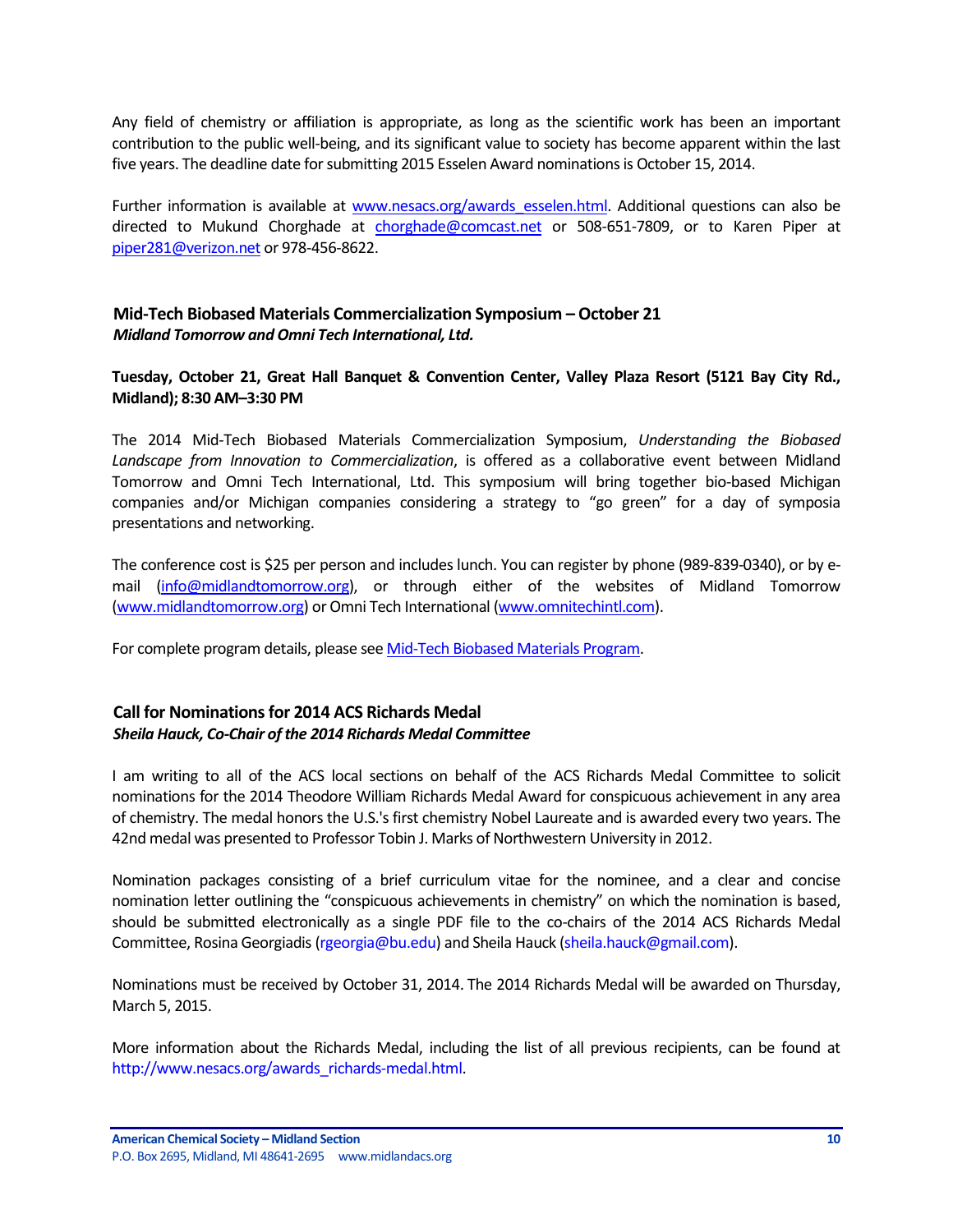# <span id="page-10-0"></span>**2014 Michigan Green Chemistry and Engineering Conference – November 12** *Jennifer Acevedo, Office of Environmental Assistance, Michigan Department of Environmental Quality*

The Michigan Department of Environmental Quality and Michigan State University are hosting the 2014 Michigan Green Chemistry and Engineering Conference, otherwise known as the 6<sup>th</sup> "[GreenUp Conference,](http://www.michigan.gov/deq/0,4561,7-135-3585_49005-329144--,00.html)" on November 12 at the Kellogg Center in East Lansing. This year's theme is *Cultivating Next Generation Solutions*. Green chemistry and engineering are all about designing, innovating, and manufacturing what's next and developing less hazardous, more effective materials, processes, and products. Green chemistry and engineering can help businesses create new markets, reduce costs, increase safety, and gain a competitive edge.

The conference will offer an excellent opportunity for ACS Michigan local section members to network and learn about cutting edge technologies in green chemistry and engineering. Your members can participate by submitting a paper, applying for a Governor's Award, securing a sponsorship, or attending. Contact Jennifer Acevedo a[t acevedoj@michigan.gov](mailto:acevedoj@michigan.gov) if you have any questions.

# <span id="page-10-1"></span>**Science Café: Chemistry of Cosmetics – January 10** *MCFTA Program Office*

Join us to explore cosmetic science, especially as it relates to silicones in personal care. Learn about hair and skin, the tests that are used to evaluate cosmetic products, and the nature of typical products. Guests will make their very own lotion!

Saturday, January 10, 2015, 11:00 AM – 12:30 PM. Held at the Midland Center for the Arts. Ticket Prices: FREE! But, pre-registration is required ahead of time to guarantee a seat! To pre-register, go to Science Cafe: [Cosmetics.](https://tickets.mcfta.org/checkout/step-1.aspx?id=19447)

Recommended for ages 10 and up. Ages 12 and under must be accompanied by an adult. Limited availability, so please register early! This program is presented in partnership with the Midland Section of the American Chemical Society.

### <span id="page-10-2"></span>**In Past Issues of** *The Midland Chemist Wendell L. Dilling, Director and Historian*

#### **50 Years Ago**

In *The Technical Obsolescence Panic Button*, by J. E. Dunbar, Editor: "The possibility of some degree of technical obsolescence is always recognized by the professional researcher, and that is why he has acquired at an early date built-in working habits to prevent it. Perhaps the technical obsolescence panic button is more likely to be pushed by one who has left the fun of laboratory research."

#### **40 Years Ago**

In *Midland Macromolecular Meeting – 4, Symposium on Molecular Basis of Transitions and Relaxations,* In Honor of Dr. R. F. Boyer, (Feb. 5-7, 1975), Invited Lectures: "Prof. G. Allen, The U. of Manchester, England, Phenomena & Methods; Prof. R. Porter, U. of Massachusetts, Motions in Liquid & Plastic Crystals; Prof. M. Takayanagi, Kyushu University, Japan, Motion in Crystalline Polymers; Prof. J. Lamb, The U. of Glasgow,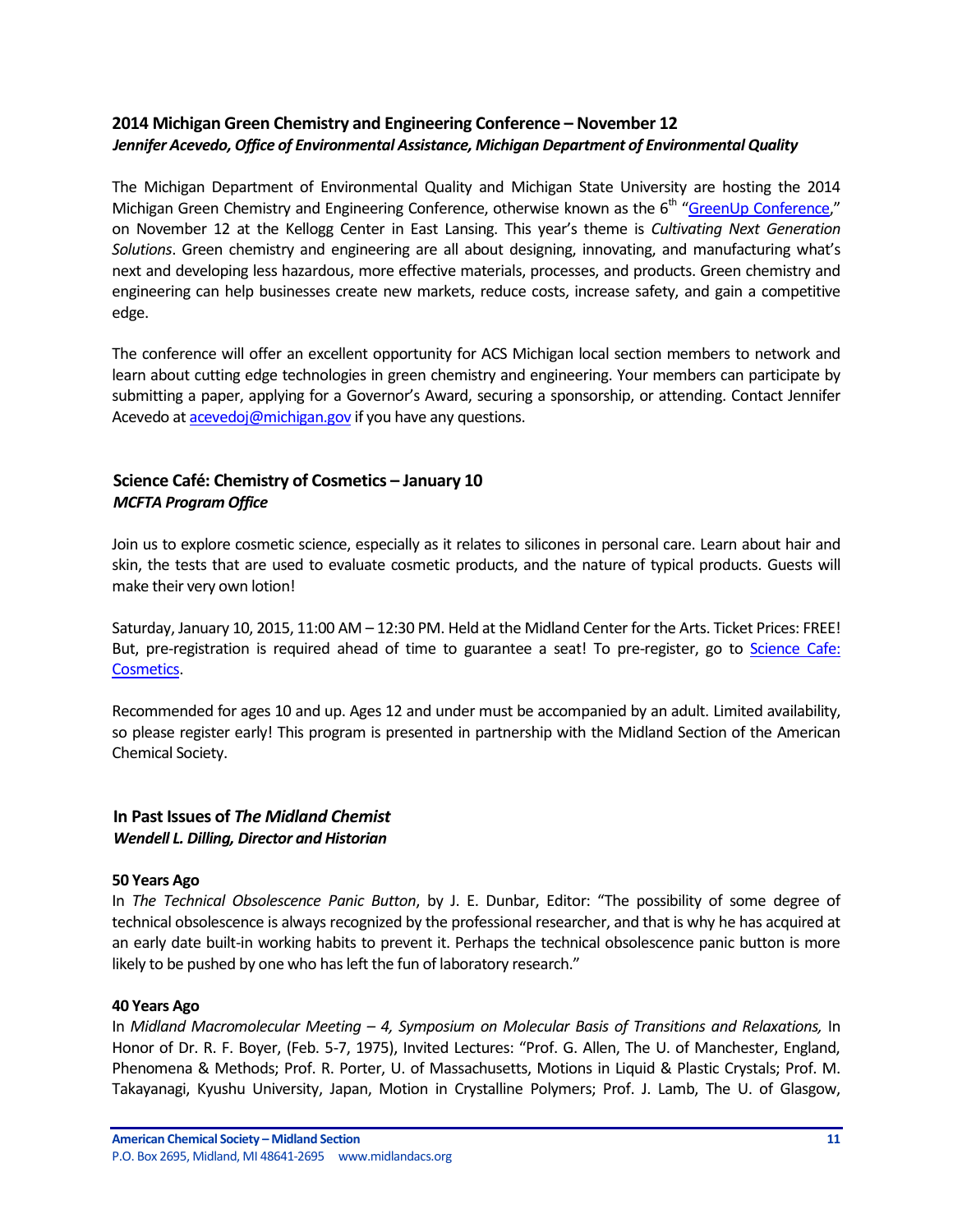Scotland, Motions in Low Molecular Weight Fluids & Glasses; Prof. R. Simha, Case Western Reserve U., Motions in Amorphous Polymers; Dr. J. Heijboer, TNO, Delft, The Netherland, Definitive Subgroup Motions; Prof. I. M. Ward, U. of Leeds, England, Structure/Property Relationships; Prof. N. G. McCrum, Oxford U., England, Polyethylene: Detailed Interpretations of a Crystalline Polymer; Dr. R. F. Boyer, Dow Chemical Company, Midland, Michigan, Polystyrene: Detailed Interpretations of an Amorphous Polymer; Prof. R. H. Boyd, U. of Utah, Molecular Mechanics Calculations of the Energetics of Relaxations."

#### **30 Years Ago**

In *ACS Midland Section Supports M<sup>3</sup> PEP*: "For the second consecutive year, the Midland Section of the American Chemical Society has been a participant in the Mid-Michigan Minority Pre-Engineering Program (M<sup>3</sup>PEP). M<sup>3</sup>PEP is a program designed to acquaint and encourage minority junior high students to explore career opportunities in chemistry and engineering. The participants are recommended by their school officials and selected based on certain criteria. Successful applicants live in the homes of "surrogate parents" during the week-long program, which combines hands-on experience, tours, and classes. Several Midland Section members served on planning committees and helped with various activities during the week. Anyone interested in becoming a surrogate parent or willing to discuss ACS activities or career opportunities should contact Bud Frasch (496-5364) or Allan Howard (636-3063).

#### **20 Years Ago**

In *In Memoriam*: "It is with sadness that we mark the passing of Joe Dunbar. On Saturday, September 10, 1994, Dr. Joseph E. Dunbar died in Midland. Joe arrived in Midland to work at Dow Chemical in 1956. He made his mark here both as a productive chemist and as an outstanding contributor to the Midland Section. During his 33 year career with Dow, Joe was granted 96 patents, and was widely recognized for his accomplishments. In 1964, Joe was the founding editor of this publication. He set a high standard for his successors to follow. Those early issues of *The Midland Chemist* carried Joe's often controversial editorials. Joe's intention was to challenge the members of the Midland Section to new ways of thinking. Joe also served (as) treasurer of the Midland Section. In 1990, Joe was presented the Midland Section Award for Outstanding Achievement and Promotion of the Chemical Sciences."

#### **10 Years Ago**

In *Midland Section and MMTG Strike Gold at National Meeting* by Gretchen Kohl and Bob Howell, Councilors: "The ACS 228<sup>th</sup> Fall National Meeting was held in Philadelphia, the 'City of Brotherly Love.' Despite the city being the nation's fifth largest, the ACS rarely holds its national meetings there, and we are both surprised that it isn't a frequent choice. The Pennsylvania Convention Center is new and is located in the central city, very close to most of the hotels. It was very convenient to get to most of the sessions and committee events. We were very proud to represent the Section and all of the hard work our Section members contributed that led to *eight* nominations for ChemLuminary Awards. This is a new record for nominations. Many Kudos to Mike Owen, our 2003 Section Chair, for the quality writing and editing of our annual report and the award nominations that he submitted. We received recognition for all eight nominations with four ChemLuminary Awards and four Certificates of Excellence."

#### <span id="page-11-0"></span>**Upcoming Dates, Events, and Other Updates**

 October 7 (6:00 PM) – *Communicating Your Science* Webinar and Networking Event held in Midland at Creative 360, and in Mt. Pleasant at the Dow Science Building. Contact Wendy Flory for more information (**[WCFlory@dow.com](mailto:WCFlory@dow.com)**).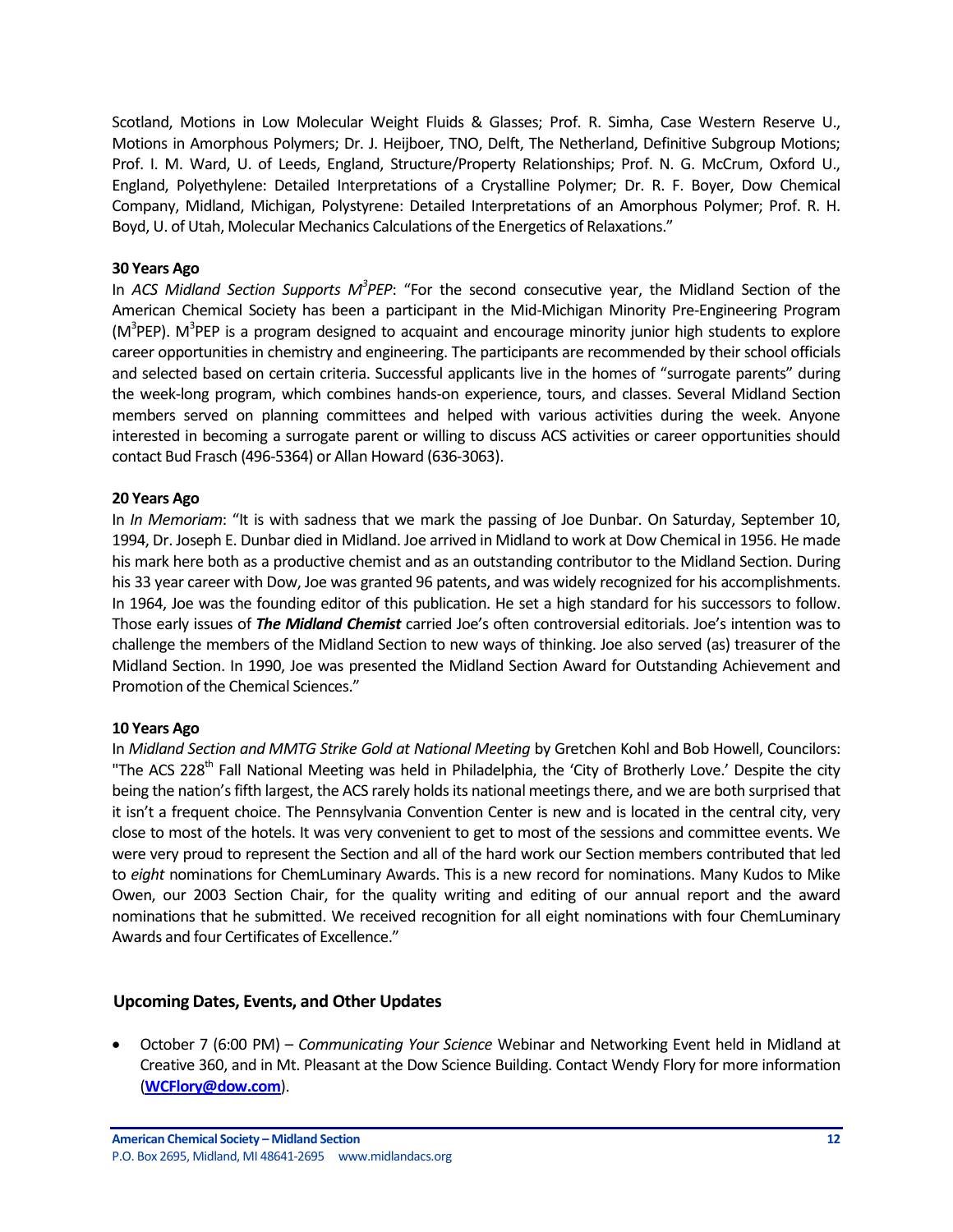- October 11 (12:00 PM & 4:00 PM) *Connecting STEM and American Girl*, Women Chemists Committee volunteer event, Midland Center for the Arts. For more information on the American Girl Fashion Show®, please visit [http://www.mcfta.org/event/american-girl/.](http://www.mcfta.org/event/american-girl/) For questions on Women Chemists Committee involvement and volunteer opportunities related to this event, please contact Jaime Curtis-Fisk at [jlcurtisfisk@dow.com.](mailto:jlcurtisfisk@dow.com)
- October 12 (2:00 PM) *Connecting STEM and American Girl*, Women Chemists Committee volunteer event, Midland Center for the Arts. For more information on the American Girl Fashion Show®, please visit [http://www.mcfta.org/event/american-girl/.](http://www.mcfta.org/event/american-girl/) For questions on Women Chemists Committee involvement and volunteer opportunities related to this event, please contact Jaime Curtis-Fisk at [jlcurtisfisk@dow.com.](mailto:jlcurtisfisk@dow.com)
- October 15 Deadline for submitting nominations for the 2015 Esselen Award for Chemistry in the Public Interest, sponsored by the Northeastern Section of the American Chemical Society. For more information, see [www.nesacs.org/awards\\_esselen.html.](http://www.nesacs.org/awards_esselen.html)
- October 20 (6:30 PM) *"The Gas in Gastronomy—Culinary Foams"* at Saginaw Career Complex with Chef Aaron Gaertner. FREE event including cooking demos and food samples – open to all. Contact Gina Malczewski for more information (989-631-4038 o[r reginamalczewski@gmail.com\)](mailto:reginamalczewski@gmail.com).
- October 21 (8:30 AM 3:30 PM) Mid-Tech Biobased Materials Commercialization Symposium, *Understanding the Biobased Landscape from Innovation to Commercialization*, Great Hall Banquet & Convention Center, Valley Plaza Resort, 5121 Bay City Road, Midland. Cost is \$25 per person and includes lunch. For more information or to register, please se[e Mid-Tech Biobased Materials Program.](http://www.midlandtomorrow.org/media/docs/Agenda%20for%20Web%20Sites.pdf)
- October 28 (evening event, save the date) Women Chemists Committee "Networking Event and Seminar" with Carol Williams, Whiting Forest, Midland. For more information, please contact Beata Kilos a[t bakilos@dow.com.](mailto:bakilos@dow.com)
- October 29 November  $1 45<sup>th</sup>$  ACS Central Regional Meeting (CERM 2014), Pittsburgh, PA. For more information, see [www.acscerm2014.org.](http://www.acscerm2014.org/)
- October 30 Deadline for enrollment in the 2014-2015 ACS Science Coaches Program. For more information, or to sign up, se[e www.acs.org/sciencecoaches.](http://www.acs.org/sciencecoaches)
- October 31 Deadline for submitting nominations for the 2014 ACS Richards Medal Award. For more information, see [www.nesacs.org/awards\\_richards-medal.html.](http://www.nesacs.org/awards_richards-medal.html) For questions, contact the Co-Chairs of the 2014 ACS Richards Medal Committee, Rosina Georgiadis at [rgeorgia@bu.edu](mailto:rgeorgia@bu.edu) and Sheila Hauck at [sheila.hauck@gmail.com.](mailto:sheila.hauck@gmail.com)
- November 1 (8:00 AM 5:00 PM) Next Generation Science Standards (NGSS) Teacher Workshop: *Conducting, Linking, and Supporting Sciences* at Bay City Western High School. Contact Gina Malczewski for more information (989-631-4038 o[r reginamalczewski@gmail.com\)](mailto:reginamalczewski@gmail.com).
- November 3 (7:00 9:00 PM) ACS Board meeting, MCFTA Board Room (in person), or via conference call at phone number: 866-299-7945, participant code: 9837036#.
- November 12 (save the date) 2014 Michigan Green Chemistry and Engineering Conference (the  $6<sup>th</sup>$ "[GreenUp Conference](http://www.michigan.gov/deq/0,4561,7-135-3585_49005-329144--,00.html)"), *Cultivating Next Generation Solutions*, Kellogg Center, Michigan State University, East Lansing. Contact Jennifer Acevedo a[t acevedoj@michigan.gov](mailto:acevedoj@michigan.gov) if you have any questions.
- December 1 (5:30 8:00 PM) Midland Section ACS 4th Quarter Committee updates and dinner meeting. Venue to be determined. Contact Michelle Cummings [\(michelle.cummings@dowcorning.com\)](mailto:michelle.cummings@dowcorning.com) for questions.
- January 10 (11:00 AM 12:30 PM) *Chemistry of Cosmetics*, Midland Center for the Arts. Free event, however, pre-registration is required ahead of time a[t Science Cafe: Cosmetics.](https://tickets.mcfta.org/checkout/step-1.aspx?id=19447)